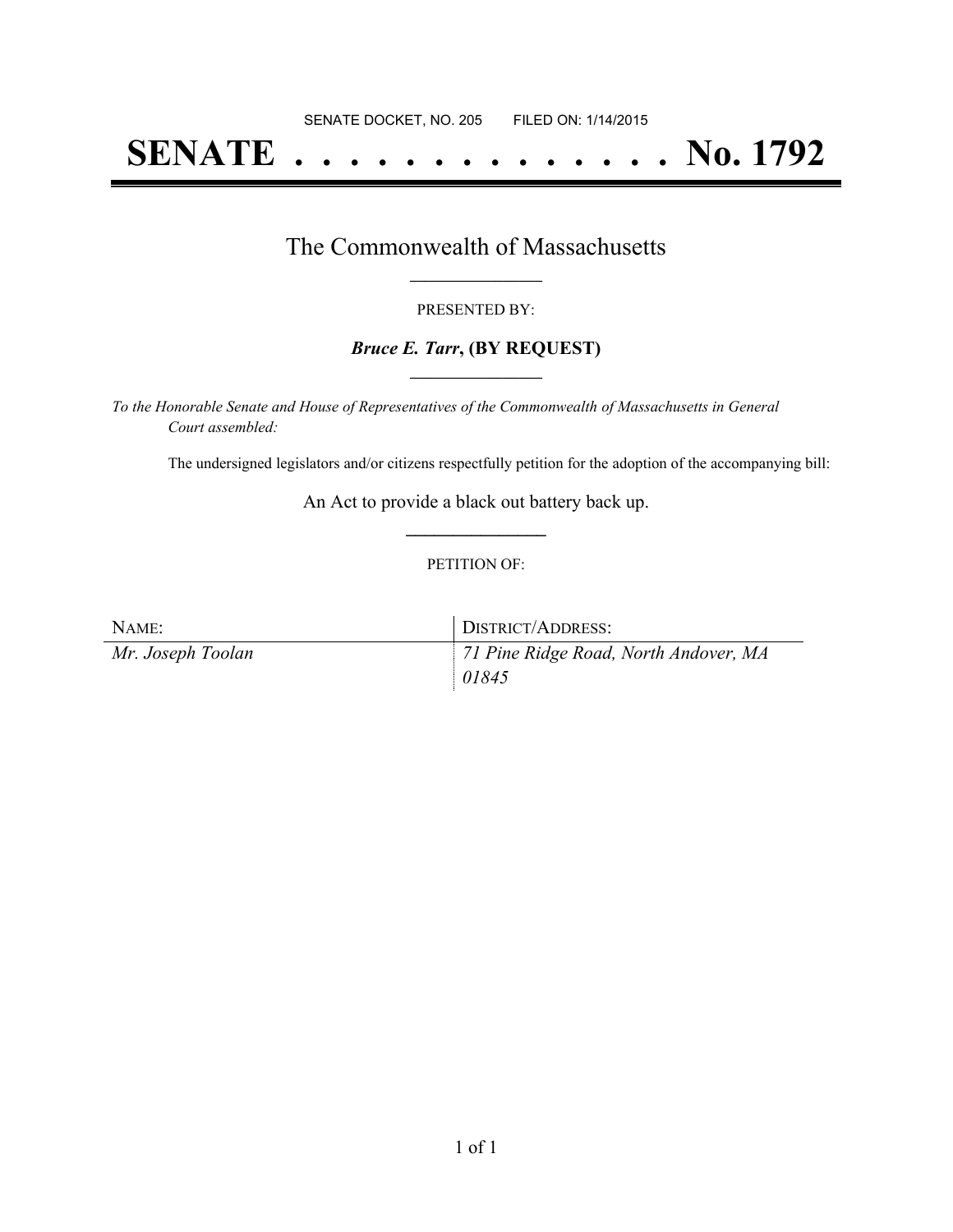## **SENATE . . . . . . . . . . . . . . No. 1792**

By Mr. Tarr (by request), a petition (accompanied by bill, Senate, No. 1792) of Mr. Joseph Toolan for legislation to provide a black out battery back up. Telecommunications, Utilities and Energy.

### The Commonwealth of Massachusetts

**In the One Hundred and Eighty-Ninth General Court (2015-2016) \_\_\_\_\_\_\_\_\_\_\_\_\_\_\_**

**\_\_\_\_\_\_\_\_\_\_\_\_\_\_\_**

An Act to provide a black out battery back up.

Be it enacted by the Senate and House of Representatives in General Court assembled, and by the authority *of the same, as follows:*

| 1  | Section 1-BOBBU Law with the consent of the General Court of Massachusetts rules the              |
|----|---------------------------------------------------------------------------------------------------|
| 2  | following elections into law:                                                                     |
| 3  | a. Consent of the General Court of the Commonwealth of Massachusetts and its                      |
| 4  | comptroller of the currency and the State treasurer to provide prescribed appropriation funds and |
| 5  | applied standard rate of interest to a BOBBU Trust treasury account.                              |
| 6  | Section 2-BOBBU Trust be provided unused treasury notes by the treasury on an ongoing             |
| 7  | basis for the following:                                                                          |
| 8  | a. Trust account appropriation of \$1000 per registered utility subscriber for use in the         |
| 9  | production and delivery of back up power generators applicable to supply back up energy and       |
| 10 | temporary power source in the event of a black out power loss in the Commonwealth of              |
| 11 | Massachusetts to all resident utility subscribers.                                                |